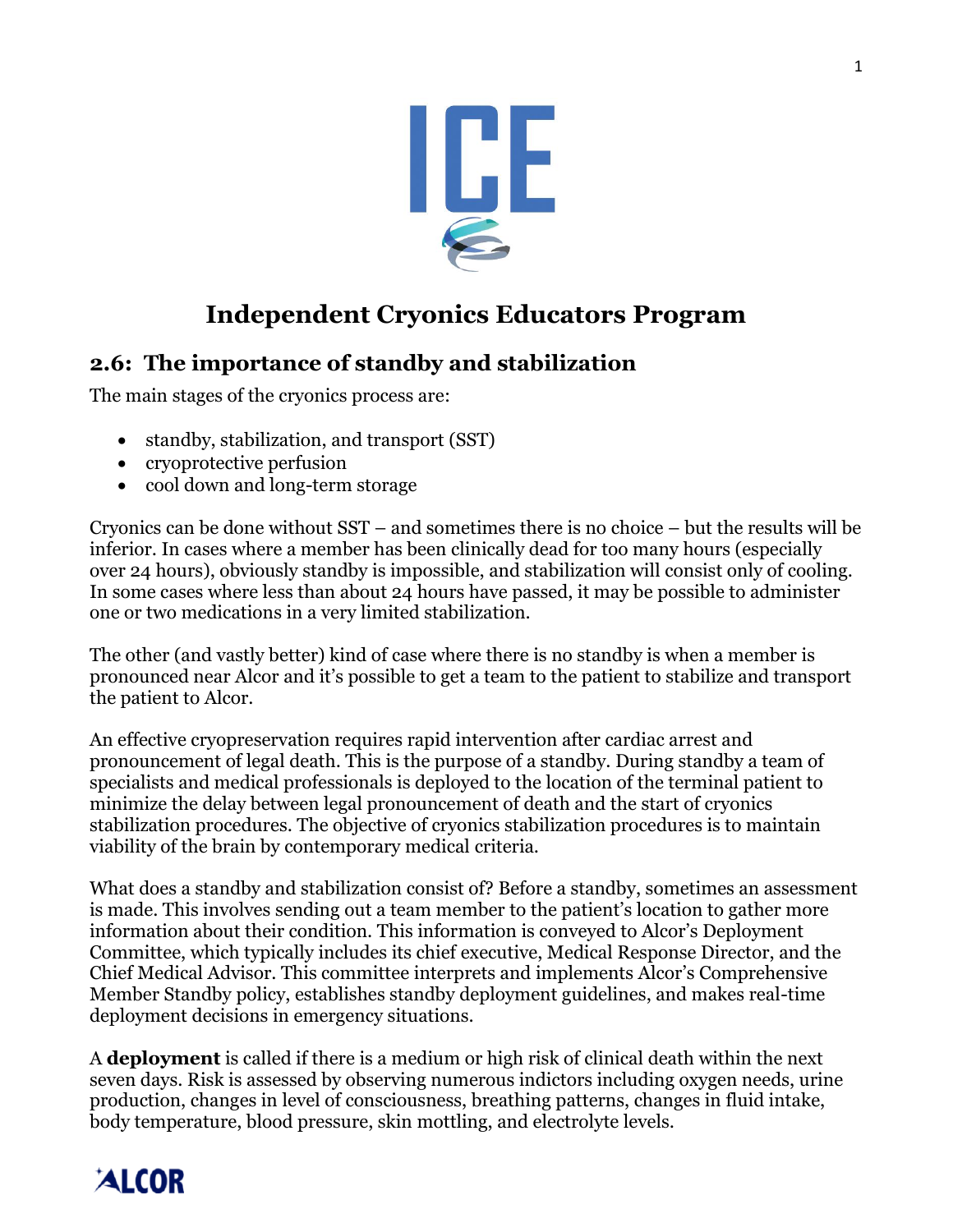A full deployment for stabilization calls for four team members to be present at the start of cryonics procedures. To avoid fatigue and errors, standby team members are rotated in pairs, on a 12-hour cycle, to allow for sufficient rest and sleep. The stabilization team will typically be headed by Alcor's Medical Response Director and may include other Alcor staff members with EMT training, local volunteers with cryonics stabilization training, or a Standby Team of Suspended Animation, Inc, or International Cryomedicine Experts (ICE). In addition to carrying out stabilization procedures, team members also collect data for subsequent review and analysis.

**The objective of cryonics stabilization procedures** is to maintain viability of the brain by contemporary biological criteria after legal pronouncement of death. This means that even though a patient has been pronounced legally dead based on the heart stopping, blood circulation will be artificially restarted to reduce further injury to the brain even while the heart remains stopped. Modern stabilization technologies consist of three distinct procedures:

- 1. Cardiopulmonary support to restore circulation and respiration, circulate medications and enhance external cooling.
- 2. Induction of hypothermia to depress metabolism and protect the brain.
- 3. Administration of medications to depress metabolism, increase cerebral blood flow, prevent and reverse blood clotting, protect the brain, rehydrate the patient, maintain physiological pH, and prevent edema.

A fourth procedure – blood substitution – may be used in cases where a patient is distant from Alcor's facilities and requires transport, usually be air. A whole body blood washout is performed in which the blood of the patient is substituted with an organ preservation solution to enhance cooling, prevent blood clotting, and protect against cold ischemia and resulting perfusion impairment during cryoprotective perfusion.

#### **References**

Human Cryopreservation Stabilization Medications Aschwin de Wolf, January 30, 2007 https://www.alcor.org/library/human-cryopreservation-stabilization-medications/

https://www.alcor.org/library/elements-of-a-transport/

https://www.alcor.org/docs/general-introduction-to-procedures-for-alcor-transporttechnicians.pdf

#### **Next: 2.7: Cryonics, aging, and disease**

### **ICE Program**

## **ALCOR**